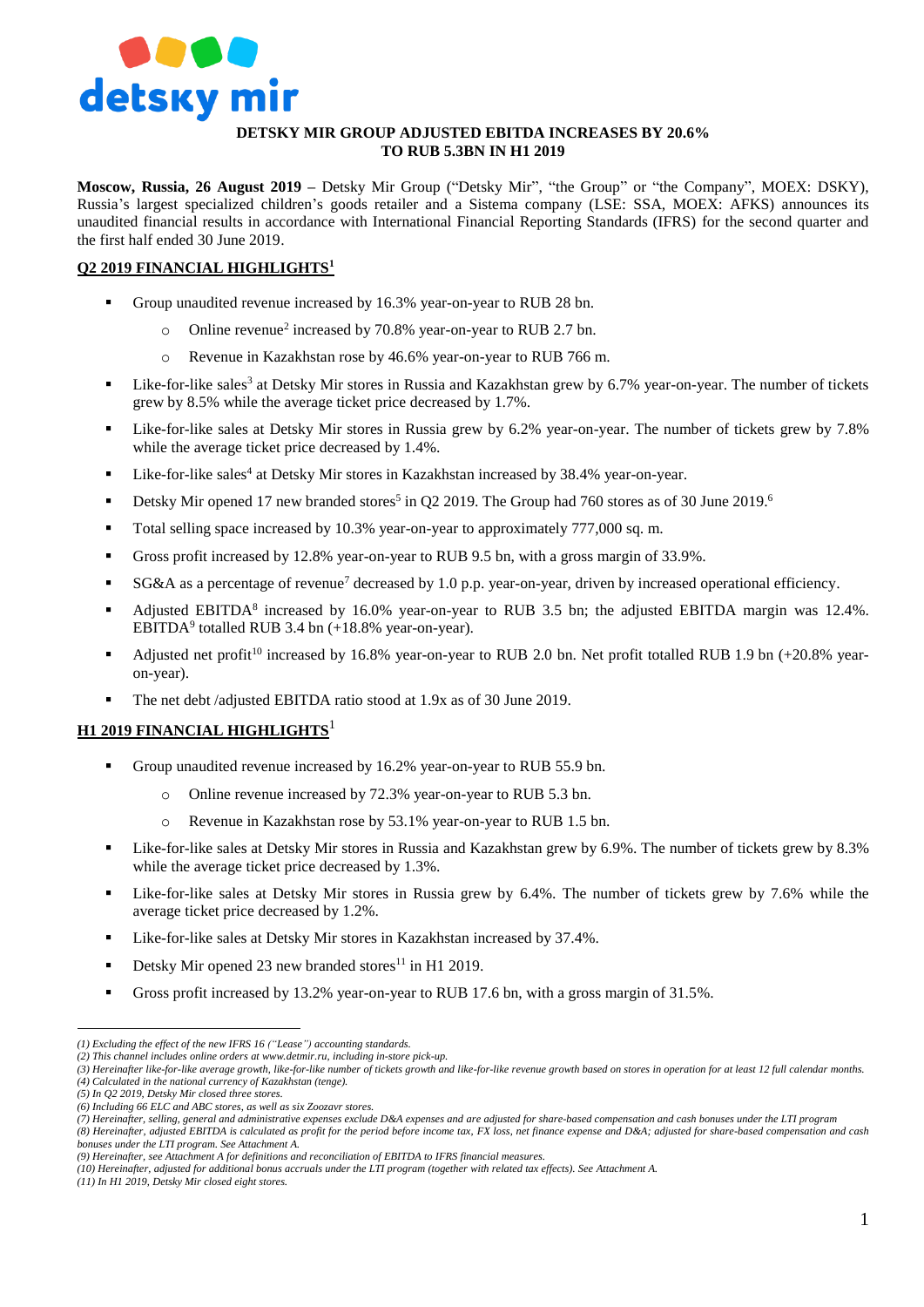- SG&A as a percentage of revenue decreased by 1.1 p.p. year-on-year, driven by increased operational efficiency.
- Adjusted EBITDA increased by 20.6% year-on-year to RUB 5.3 bn; the adjusted EBITDA margin improved by 0.3 p.p. to 9.5%. EBITDA totalled RUB 5.0 bn (+21.4% year-on-year).
- Adjusted net profit increased by 14.2% year-on-year to RUB 2.5 bn. Net profit totalled RUB 2.2 bn (+14.8% year-onyear).

## **EVENTS AFTER THE REPORTING PERIOD**

- In August 2019, the company launched express delivery service (last mile delivery) for a charge of RUB 99 for orders placed via Detsky Mir's online store. Today this service is available in Moscow, St. Petersburg and 15 other major cities in Russia, while the time of delivery to the customer has been reduced to just several hours.
- In August 2019, Detsky Mir launched in-store pickup in the Republic of Kazakhstan. Online customers will be able to pick up their orders at any retail stores of the chain in Kazakhstan 60 minutes after placing an order.

## **Vladimir Chirakhov, PJSC Detsky Mir Chief Executive Officer, said:**

*"Detsky Mir continues to grow revenue through consolidation of the children's goods market. In the first half of 2019, we increased the revenue growth rate to 16.2% year-on-year, with consolidated unaudited revenue coming in at RUB 55.9bn.* 

*"Turnover increased after new stores were opened and reached full capacity. At the same time, we managed to significantly boost our customer base. The number of transactions in Detsky Mir's like-for-like stores in Russia and Kazakhstan rose by 8.3%.* 

*"We are growing our e-commerce segment in line with our omni-channel business model, with in-store pickup accounting for about 85% of total online sales. In the first half of 2019, online revenue increased by 72.3% year-on-year to RUB 5.3bn.* 

*"A top strategic priority for Detsky Mir is operational efficiency. Thanks to a 1.1 percentage point reduction of SG&A expenses as a percentage of revenue, the Company managed to offer its customers a broad assortment at highly affordable prices and also to improve its adjusted EBITDA margin by 0.3 percentage points to 9.5% in the first half of 2019.*

*"The Company continues to generate strong cash flow despite increased debt, which is related to investments in the logistics infrastructure and working capital. Adjusted net profit increased by 14.2% year-on-year in the first half of 2019. Net profit came under pressure from rising interest expenses and forex losses.* 

*"At the end of Q2, Detsky Mir paid final dividends for 2018 in the amount of RUB 3.3bn, representing a dividend yield of more than 10%. Looking ahead, we plan to maintain high business growth rates and to continue paying significant dividends to shareholders.* 

*"Rapid growth of the business, a stable financial situation and the exit of many players from the retail market have allowed us to adjust our previous goal for expansion of the retail chain in 2019: we now plan to open 90 stores versus the previously planned 70 stores."*

## **OPERATING HIGHLIGHTS**

|                                     |                     | Q2 2019             |        | Q2 2018             | Change              |        |
|-------------------------------------|---------------------|---------------------|--------|---------------------|---------------------|--------|
| Number of stores                    |                     | 760                 |        | 650                 |                     | 16.9%  |
| Detsky Mir                          |                     | 688                 |        | 599                 |                     | 14.9%  |
| ELC & ABC                           |                     | 66                  |        | 51                  |                     | 29.4%  |
| Zoozavr                             |                     | 6                   |        |                     |                     |        |
| Selling space ('000, sq.m.)         |                     | 777                 |        | 704                 | 10.3%               |        |
| <b>Russian Ruble (RUB), million</b> | Q <sub>2</sub> 2019 | Q <sub>2</sub> 2018 | Change | H <sub>1</sub> 2019 | H <sub>1</sub> 2018 | Change |
| Detsky Mir in Russia                | 26,991              | 23,402              | 15.3%  | 53,921              | 46,782              | 15.3%  |
| Detsky Mir in Kazakhstan            | 766                 | 523                 | 46.6%  | 1,509               | 986                 | 53.1%  |
| Other $12$                          | 257                 | 172                 | 49.1%  | 470                 | 349                 | 34.7%  |
| <b>Total Revenue</b>                | 28,014              | 24,096              | 16.3%  | 55,899              | 48,116              | 16.2%  |

 $\overline{a}$ *(12) Includes performance of ELC, ABC, Zoozavr stores as well as Detmir retail chain in Belarus*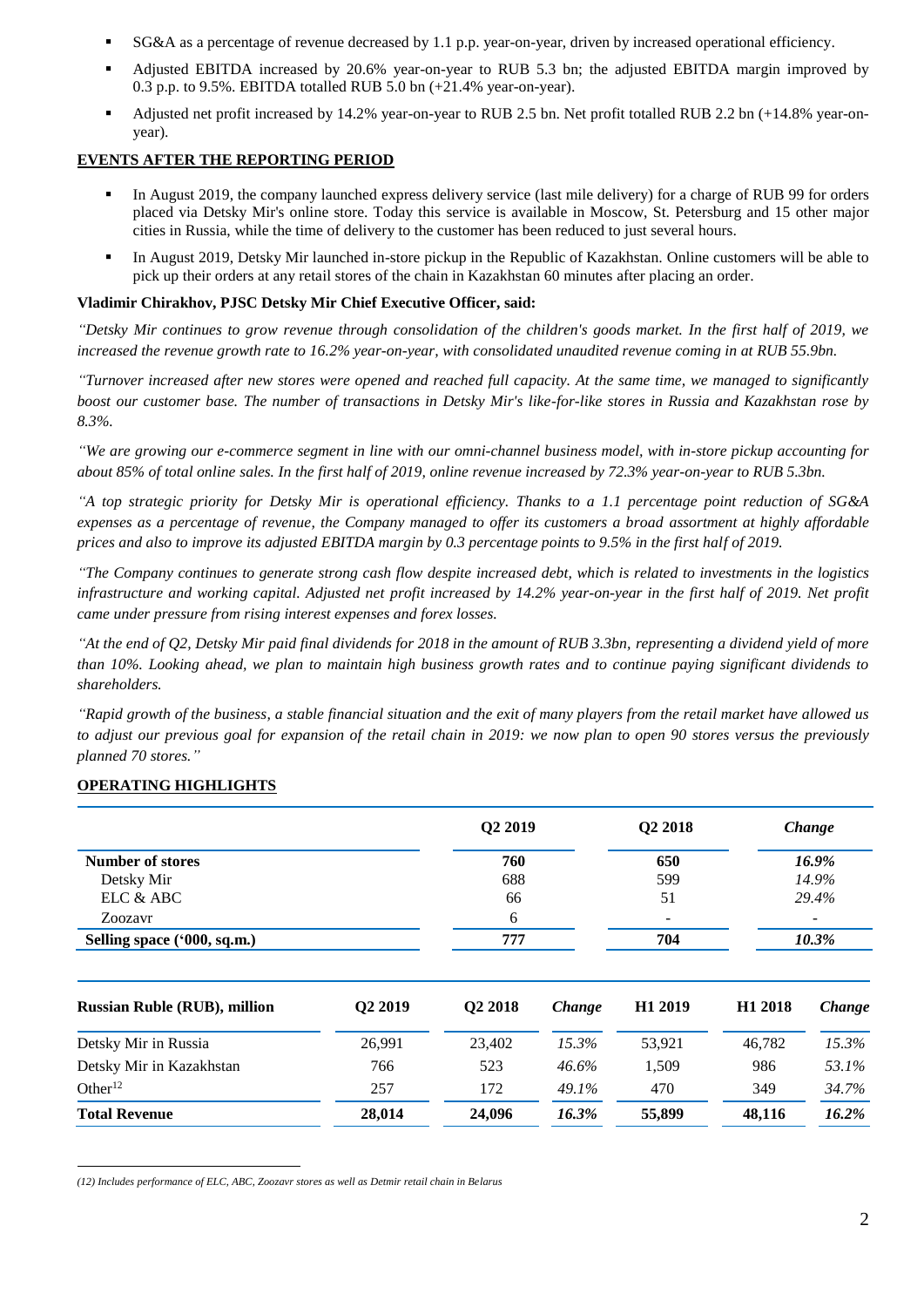| Detsky Mir in Russia and<br>Kazakhstan    | Q2 2019             | Q <sub>2</sub> 2018 | <b>Change</b> | H <sub>1</sub> 2019 | H <sub>1</sub> 2018 | Change     |
|-------------------------------------------|---------------------|---------------------|---------------|---------------------|---------------------|------------|
| Like-for-like revenue growth              | $6.7\%$             | $6.7\%$             |               | $6.9\%$             | $6.2\%$             | 0.6 p.p.   |
| Like-for-like number of tickets<br>growth | 8.5%                | 9.4%                | (1.1 p.p.)    | 8.3%                | 9.3%                | (1.0 p.p.) |
| Like-for-like average ticket growth       | $-1.7\%$            | $-2.5%$             | 0.8 p.p.      | $-1.3%$             | $-2.9\%$            | 1.6 p.p.   |
| <b>Detsky Mir in Russia</b>               | Q <sub>2</sub> 2019 | Q <sub>2</sub> 2018 | <b>Change</b> | H <sub>1</sub> 2019 | H <sub>1</sub> 2018 | Change     |
| Like-for-like revenue growth              | $6.2\%$             | $6.1\%$             | 0.1 p.p.      | $6.4\%$             | $5.6\%$             | 0.9 p.p.   |
| Like-for-like number of tickets<br>growth | 7.8%                | 8.9%                | (1.1 p.p.)    | 7.6%                | 8.9%                | (1.3 p.p.) |
| Like-for-like average ticket growth       | $-1.4%$             | $-2.6%$             | 1.2 p.p.      | $-1.2\%$            | $-3.0\%$            | 1.8 p.p.   |

In the first half of 2019, Detsky Mir opened 23 new retail stores; that said, in the past most new Detsky Mir stores are opened in the second half of the year. The Company achieved its goal for international expansion: in the first half of 2019 it opened four new stores in the Republic of Belarus. The first stores were launched in large shopping malls in the cities of Minsk and Gomel.

As of the end of the reporting period Detsky Mir Group included 760 retail outlets: 688 branded Detsky Mir stores in 258 cities of Russia, Kazakhstan and Belarus, 66 ELC and ABC retail chain stores and six stores of the Zoozavr chain selling products for pets. Total Group selling space was 777,000 sq m (+10.3% year-on-year).

In the first half of 2019, the Company accelerated revenue growth rates to 16.2% year-on-year, with consolidated unaudited revenue reaching RUB 55.9bn. Detsky Mir's revenue in Kazakhstan grew by 53.1% year-on-year.

Revenue growth was primarily driven by the chain's organic expansion and by new locations achieving their full design capacity. At the same time, like-for-like sales in the first half of 2019 across the Detsky Mir chain in both Russia and Kazakhstan were up 6.9% year-on-year.

In the first half of the year, toy sales accounted for 29% of Detsky Mir's total sales in Russia, making a significant contribution to revenue growth. Detsky's private labels, such as Demi Star (toys for girls), Mobicaro (toys for boys), Attivio (construction sets and arts), and BabyGo (toys for infants), also proved to be among the company's best-selling items, with their aggregate share in the total toy sales up 5.4 p.p. year-on-year, to 15.4% in the first half of 2019.

In the clothing and footwear categories the Company successfully sold out its winter collection and had strong sales of its spring-summer collection. As a result, the share of this product category in Detsky Mir's total revenue in the first half of 2019 increased by 2.1 p.p. year-on-year, up to 26%.

By the end of the first half of 2019, the online store detmir.ru generated RUB 5.3bn in revenue, up 72.3% year-on-year, or 9.8% of Detsky Mir sales in Russia (up 3.3 p.p. year-on-year), with baby products and toys accounting for nearly 72% of online sales. In-store pickup remains the most convenient and popular delivery method among our customers, accounting for 85% of online orders in the first half of the year.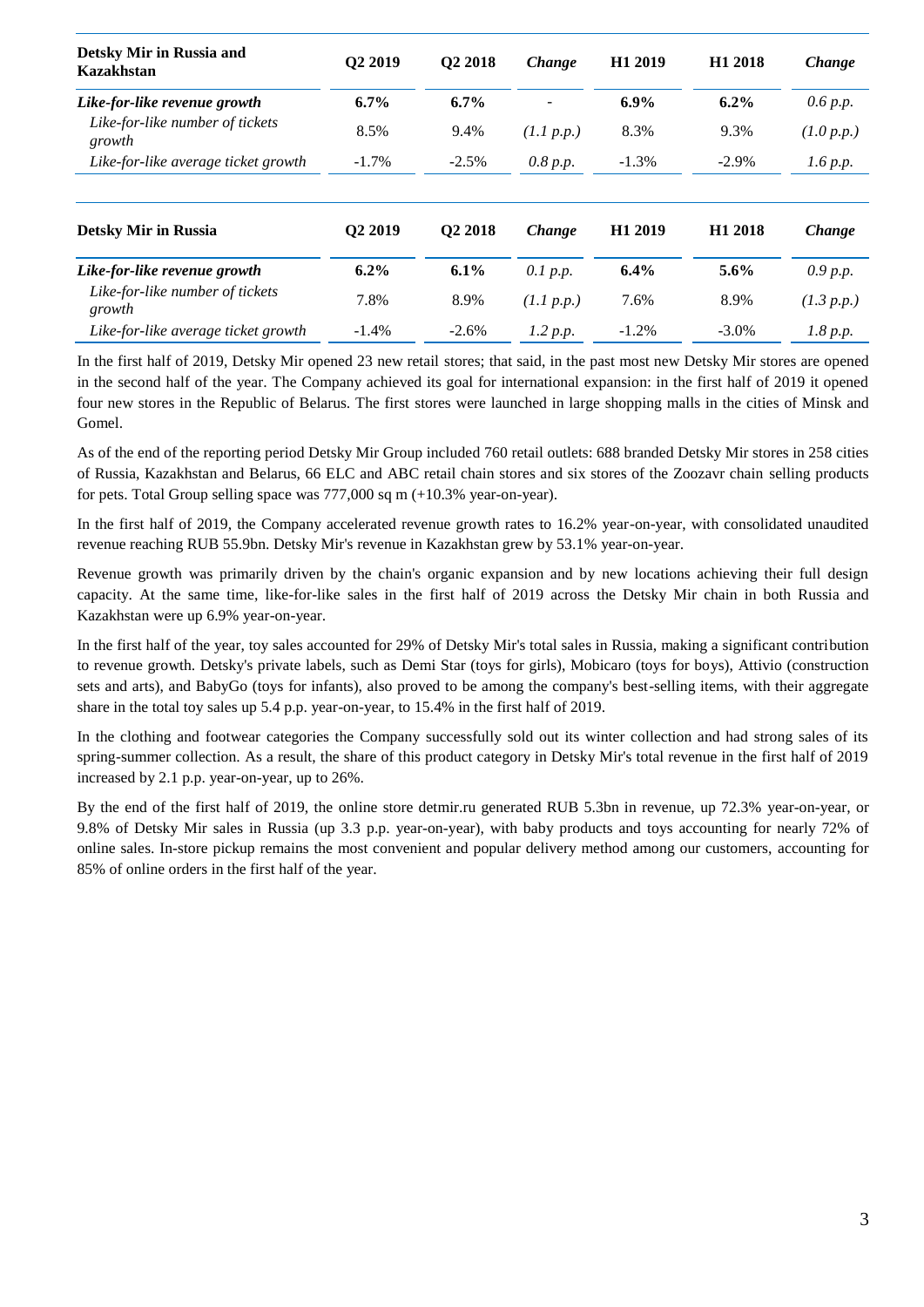## **FINANCIAL HIGHLIGHTS**

# **Income Statement Highlights<sup>13</sup>**

 $\overline{a}$ 

|                                     |          | <b>IAS 17</b> |             | <b>IFRS 16</b> |           |
|-------------------------------------|----------|---------------|-------------|----------------|-----------|
| <b>Russian Ruble (RUB), million</b> | Q2 2019  | Q2 2018       | Change      | Q2 2019        | Q2 2018   |
| <b>Revenue</b>                      | 28,014   | 24,096        | $+16.3%$    | 28,014         | 24,096    |
| Online store                        | 2,720    | 1,593         | $+70.8\%$   | 2,720          | 1,593     |
| <b>Gross profit</b>                 | 9,509    | 8,430         | $+12.8%$    | 9,509          | 8,430     |
| Gross profit margin,%               | 33.9%    | 35.0%         | (1.1 p.p.)  | 33.9%          | 35.0%     |
| SG&A                                | (6,054)  | (5, 444)      | $+11.2%$    | (3,761)        | (3, 432)  |
| % of revenue                        | $-21.6%$ | $-22.6%$      | (1.0 p.p.)  | $-13.4\%$      | $-14.2\%$ |
| Other operating expenses            | 4        | (4)           | $+212.8%$   | 4              | (4)       |
| <b>EBITDA</b>                       | 3,367    | 2,834         | $+18.8\%$   | 5,659          | 4,846     |
| EBITDA margin, %                    | $12.0\%$ | 11.8%         | $+0.2 p.p.$ | 20.2%          | 20.1%     |
| <b>Adjusted EBITDA</b>              | 3,460    | 2,982         | $+16.0\%$   | 5,752          | 4,994     |
| Adjusted EBITDA margin, %           | 12.4%    | 12.4%         |             | 20.5%          | 20.7%     |
| Profit for the period               | 1,902    | 1,574         | $+20.8\%$   | 2,098          | 799       |
| Profit margin, %                    | 6.8%     | 6.5%          | $+0.3 p.p.$ | 7.5%           | 3.3%      |
| Adjusted profit for the period      | 1,976    | 1,692         | $+16.8\%$   | 2,173          | 917       |
| Adjusted profit margin, %           | $7.1\%$  | $7.0\%$       | $+0.1 p.p.$ | 7.8%           | 3.8%      |
| Net debt                            | 26,176   | 18,901        |             | 26,176         | 18,901    |
| <b>Lease liabilities</b>            |          |               |             | 31,390         | 32,732    |
| Net debt / EBITDA                   | 2.1      | 1.7           |             |                |           |
| Net Debt / adjusted EBITDA          | 1.9      | 1.6           |             |                |           |

|                                     |                     | <b>IAS 17</b>       |               | <b>IFRS 16</b>      |                     |
|-------------------------------------|---------------------|---------------------|---------------|---------------------|---------------------|
| <b>Russian Ruble (RUB), million</b> | H <sub>1</sub> 2019 | H <sub>1</sub> 2018 | <b>Change</b> | H <sub>1</sub> 2019 | H <sub>1</sub> 2018 |
| <b>Revenue</b>                      | 55,899              | 48,116              | $+16.2\%$     | 55,899              | 48,116              |
| Online store                        | 5,303               | 3,077               | $+72.3%$      | 5,303               | 3,077               |
| <b>Gross profit</b>                 | 17,591              | 15,536              | $+13.2%$      | 17,591              | 15,536              |
| Gross profit margin,%               | 31.5%               | 32.3%               | (0, 8 p.p.)   | 31.5%               | 32.3%               |
| SG&A                                | (12,259)            | (11,100)            | $+10.4\%$     | (7,676)             | (7,040)             |
| % of revenue                        | $-21.9%$            | $-23.1\%$           | (1,1 p.p.)    | $-13.7\%$           | $-14.6\%$           |
| Other operating expenses            | $\overline{2}$      | (13)                | $+115.7%$     | 2                   | (13)                |
| <b>EBITDA</b>                       | 5,013               | 4,128               | $+21.4%$      | 9,596               | 8,188               |
| EBITDA margin, $%$                  | $9.0\%$             | 8.6%                | $+0.4 p.p.$   | 17.2%               | 17.0%               |
| <b>Adjusted EBITDA</b>              | 5,335               | 4,423               | $+20.6\%$     | 9,917               | 8,482               |
| Adjusted EBITDA margin, %           | 9.5%                | $9.2\%$             | $+0.3 p.p.$   | 17.7%               | 17.6%               |
| Profit for the period               | 2,192               | 1,909               | $+14.8\%$     | 1,935               | 1,031               |
| Profit margin, %                    | $3.9\%$             | $4.0\%$             | (0.1 p.p.)    | 3.5%                | 2.1%                |
| Adjusted profit for the period      | 2,450               | 2,145               | $+14.2%$      | 2,192               | 1,267               |
| Adjusted profit margin, %           | 4.4%                | 4.5%                | (0.1 p.p.)    | 3.9%                | 2.6%                |

*<sup>(13)</sup> Although the Company has applied IFRS 16 "Lease" as of January 1, 2018, the comparison of key financial indicators of unaudited financial statements is provided without reference to the application of IFRS 16. According to management opinion, this approach allows to more accurately assess the dynamics of business growth. At the same time, the methodology of calculating the lease terms was updated for the audited results of FY 2018 with IFRS 16 "Lease". As a result, the financial results using the IFRS 16 "Lease" for 1H 2019 are presented according to the updated methodology.*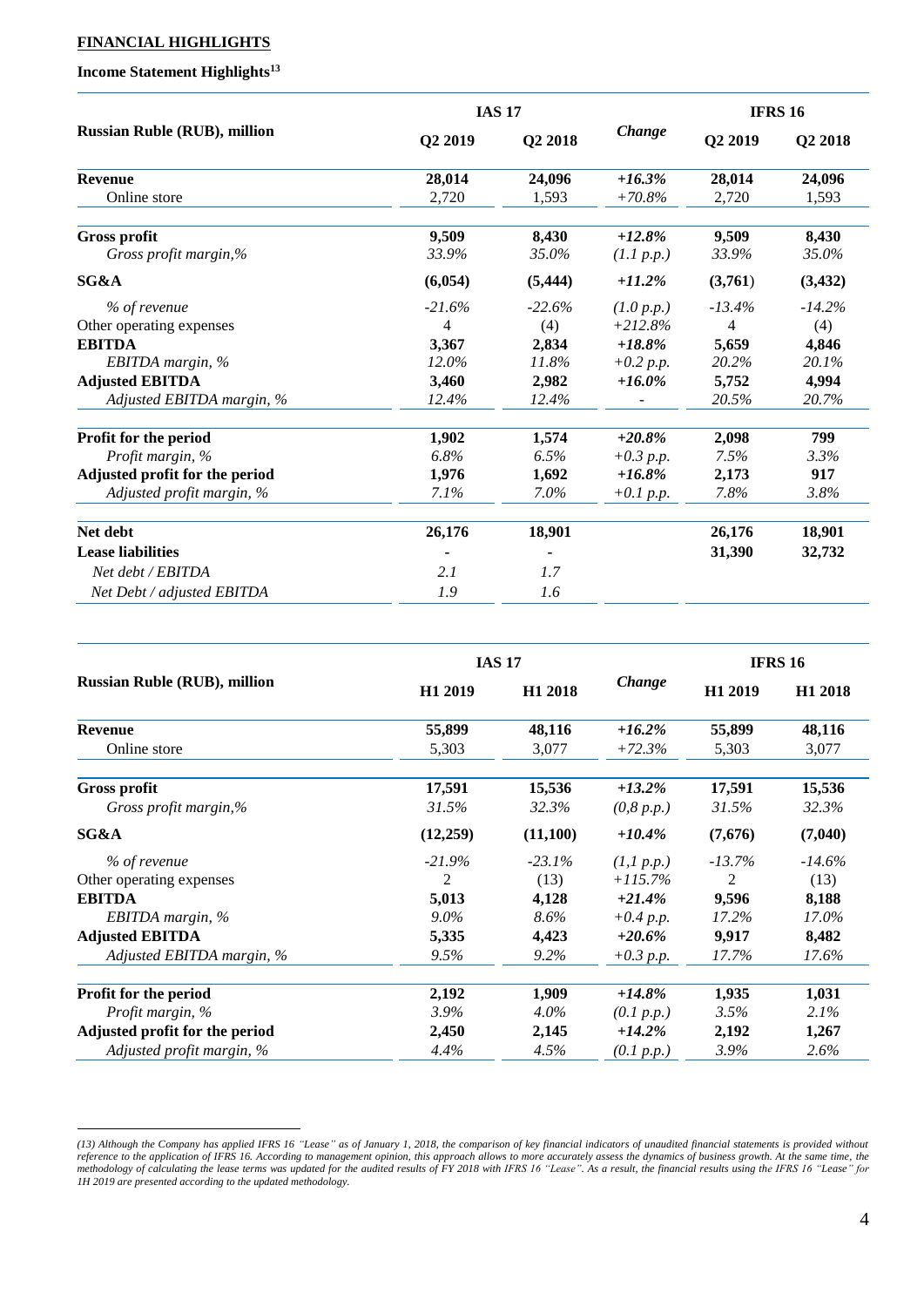In the first half of 2019, Detsky Mir significantly increased its operating income. Strong revenue growth combined with increased operational efficiency enabled the Company to increase adjusted EBITDA by 20.6% year-on-year to RUB 5.3bn, with the adjusted EBITDA margin gaining 30 b.p. year-on-year to 9.5%.

In 2019, the Company continued investing in prices in order to attract customers from competing retailers. As a result of this strategy, the gross income margin decreased by 80 b.p. year-on-year, down to 31.5%. At the same time, the Company developed private labels and switched to direct contracts, making it possible to offer customers popular goods at the lowest prices on the market, while maintaining high profit margins. Private labels and direct import accounted for 39.9% of total turnover (+600 b.p. year-on-year).

Detsky Mir is committed to continuous enhancement of operational efficiency by cutting operating costs, primarily rental and personnel costs, through improvement of commercial lease terms. In the first half of 2019, rental expenses as a percentage of revenue decreased by 0.5 p.p. year-on-year. Replacement of paper leaflets by electronic mail-outs enabled the company to cut its marketing expenses as a percentage of revenue by 0.3 p.p. year-on-year.

Adjusted selling, general and administrative expenses less amortisation, depreciation and LTI expenses as a percentage of revenue in the first half of 2019 fell to 21.9%, down by 1.1 p.p. compared to the same period of last year.

|                                                           |         | <b>IAS 17</b> |             |         | <b>IFRS 16</b> |
|-----------------------------------------------------------|---------|---------------|-------------|---------|----------------|
| <b>Russian Ruble (RUB), million</b>                       | Q2 2019 | Q2 2018       | Change      | Q2 2019 | Q2 2018        |
| Payroll                                                   | 2,393   | 2,014         | $+18.8\%$   | 2,393   | 2,014          |
| % of revenue                                              | 8.5%    | 8.4%          | $+0.1 p.p.$ | 8.5%    | 8.4%           |
| Rent & Utilities                                          | 2,560   | 2,403         | $+6.5\%$    | 316     | 391            |
| % of revenue                                              | 9.1%    | 10.0%         | (0.9 p.p.)  | 1.1%    | 1.6%           |
| Advertising & Marketing                                   | 168     | 236           | $-28.6%$    | 168     | 236            |
| % of revenue                                              | 0.6%    | 1.0%          | (0.4 p.p.)  | 0.6%    | 1.0%           |
| Other                                                     | 933     | 791           | $+17.9%$    | 884     | 791            |
| % of revenue                                              | 3.3%    | 3.3%          |             | 3.2%    | 3.3%           |
| SG&A (excl. D&A and LTI)                                  | 6,054   | 5,444         | $+11.2%$    | 3,761   | 3,432          |
| % of revenue                                              | 21.6%   | 22.6%         | (1.0 p.p.)  | 13.4%   | 14.2%          |
| <b>Depreciation and amortisation</b>                      | 633     | 521           | $+21.6%$    | 2,432   | 2,432          |
| % of revenue                                              | 2.3%    | 2.2%          | $+0.1 p.p.$ | 8.7%    | 10,1%          |
| <b>Additional bonus accruals under the LTI</b><br>program | 93      | 148           | $-36.9\%$   | 93      | 148            |
| % of revenue                                              | 0.3%    | 0.6%          | (0.3 p.p.)  | 0.3%    | 0.6%           |

#### **Selling, General and Administrative (SG&A) Expenses**

|                                     |                     | <b>IAS 17</b>       |            | <b>IFRS 16</b>      |                     |
|-------------------------------------|---------------------|---------------------|------------|---------------------|---------------------|
| <b>Russian Ruble (RUB), million</b> | H <sub>1</sub> 2019 | H <sub>1</sub> 2018 | Change     | H <sub>1</sub> 2019 | H <sub>1</sub> 2018 |
| Payroll                             | 4,791               | 4,147               | $+15.5%$   | 4,791               | 4,147               |
| % of revenue                        | 8.6%                | 8.6%                |            | 8.6%                | 8.6%                |
| Rent & Utilities                    | 5,239               | 4,775               | $+9.7%$    | 705                 | 715                 |
| % of revenue                        | 9.4%                | 9,9%                | (0.5 p.p.) | 1.3%                | 1.5%                |
| Advertising & Marketing             | 488                 | 571                 | $-14.6\%$  | 488                 | 571                 |
| % of revenue                        | 0.9%                | 1.2%                | (0.3 p.p.) | 0.9%                | 1.2%                |
| Other                               | 1,742               | 1,606               | $+8.4%$    | 1,692               | 1,606               |
| % of revenue                        | 3.1%                | 3.3%                | (0.2 p.p.) | 3.0%                | 3.3%                |
| SG&A (excl. D&A and LTI)            | 12,259              | 11,100              | $+10.4\%$  | 7,676               | 7,040               |
| % of revenue                        | 21.9%               | 23.1%               | (1.1 p.p.) | 13.7%               | 14.6%               |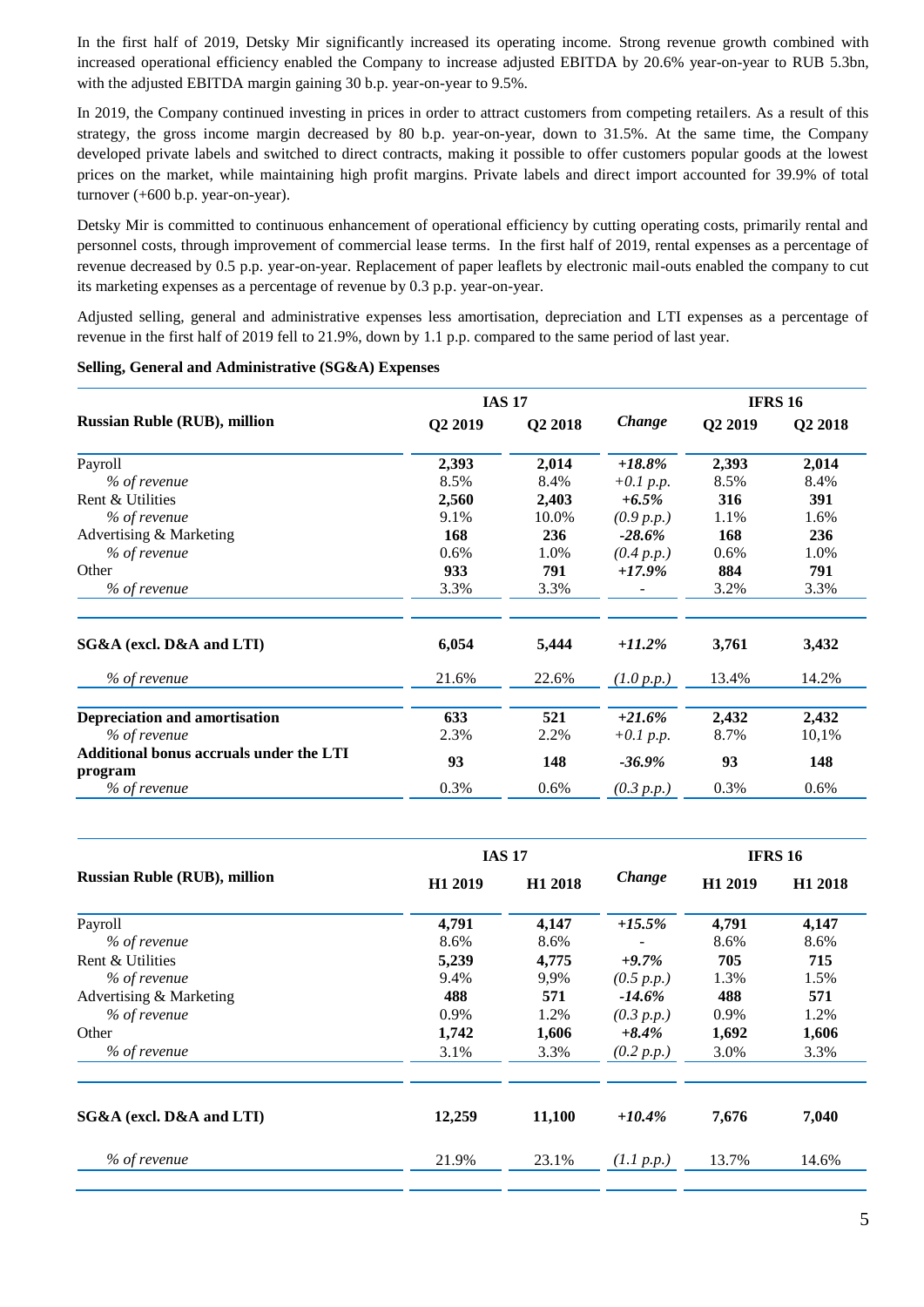| Depreciation and amortisation           | .225 | 1.029 | $+19.1%$                 | 4.875 | 4.695 |
|-----------------------------------------|------|-------|--------------------------|-------|-------|
| % of revenue                            | 2.2% | 2.1%  | $+0.1$ p.p.              | 8.7%  | 9.8%  |
| Additional bonus accruals under the LTI | 322  | 295   | $+9.1\%$                 | 322   | 295   |
| program                                 |      |       |                          |       |       |
| % of revenue                            | 0.6% | 0.6%  | $\overline{\phantom{a}}$ | 0.6%  | 0.6%  |

Net interest expenses as a percentage of revenue grew by 30 b.p. year-on-year due to increased debt and seasonality factors. Detsky Mir's average weighted cost of debt as of the end of the reporting period amounted to 8.8%.

As of the end of the reporting period, the effective income tax rate declined to 6.3% mainly due to accounted inventory shortages, as well as filing of an amended income tax return for 2018. The total amount of adjustments was RUB 320m. The costs related to depreciation of fixed and intangible assets as a percentage of revenue increased by 10 b.p. in the first half of 2019 year-on-year, reaching 2.2%. In the reporting period Detsky Mir had losses from forex rate differences totalling RUB 286m, compared to RUB 143m in income in the first half of 2018.

Adjusted net profit in the first half of 2019 rose by 14.2% year-on-year and amounted to RUB 2.5bn. This result was mostly driven by an increase in interest expenses and a loss from forex rate differences. The adjusted net profit margin was 4.4% (-10 b.p. year-on-year).

#### **Consolidated Cash Flow Statement Highlights**

|                                                              | <b>IAS 17</b>       |                     |               | <b>IFRS 16</b> |                     |
|--------------------------------------------------------------|---------------------|---------------------|---------------|----------------|---------------------|
| <b>Russian Ruble (RUB), million</b>                          | O <sub>2</sub> 2019 | Q <sub>2</sub> 2018 | <b>Change</b> | Q2 2019        | Q <sub>2</sub> 2018 |
| <b>Adjusted EBITDA</b>                                       | 3,460               | 2,982               | $+16.0\%$     | 5,752          | 4,994               |
| Add / (deduct):                                              |                     |                     |               |                |                     |
| Change in working capital                                    | (1,950)             | (2,031)             | $-4.0\%$      | (1,937)        | (1,651)             |
| Net interest and income tax paid                             | (553)               | (345)               | $+60.0\%$     | (802)          | (1,837)             |
| Other operating cash flows                                   | (43)                | 115                 | $-137.2%$     | (91)           | 115                 |
| Net cash flows generated from operating<br><b>activities</b> | 914                 | 720                 | $+27.0%$      | 2,922          | 1,621               |
| Net cash used in investing activities                        | (741)               | (412)               | $+79.7%$      | (741)          | (412)               |
| Net cash generated from financing activities                 | (195)               | (488)               | $-60.1\%$     | (2,203)        | (1,388)             |
| Net increase/(decrease) in cash & cash<br>equivalents        | (21)                | (180)               | $+88.3\%$     | (21)           | (180)               |

|                                                              |                     | <b>IAS 17</b>       |            | <b>IFRS 16</b>      |                     |
|--------------------------------------------------------------|---------------------|---------------------|------------|---------------------|---------------------|
| <b>Russian Ruble (RUB), million</b>                          | H <sub>1</sub> 2019 | H <sub>1</sub> 2018 | Change     | H <sub>1</sub> 2019 | H <sub>1</sub> 2018 |
| <b>Adjusted EBITDA</b>                                       | 5,335               | 4,423               | $+20.6%$   | 9,917               | 8,482               |
| Add / (deduct):                                              |                     |                     |            |                     |                     |
| Change in working capital                                    | (6,893)             | (7, 134)            | $-3.4\%$   | (6,681)             | (6,754)             |
| Net interest and income tax paid                             | (1,647)             | (1,148)             | $+43.5%$   | (2,905)             | (2,640)             |
| Other operating cash flows                                   | 143                 | 179                 | $-19.7\%$  | 95                  | 179                 |
| Net cash flows generated from operating<br><b>activities</b> | (3,062)             | (3,680)             | $-16.8\%$  | 427                 | (732)               |
| Net cash used in investing activities                        | (1,596)             | (730)               | $+118.6\%$ | (1,596)             | (730)               |
| Net cash generated from financing activities                 | 2,641               | 2,039               | $+29.5%$   | (848)               | (908)               |
| Net increase/(decrease) in cash & cash<br>equivalents        | (2,017)             | (2,370)             | $+14.9%$   | (2,017)             | (2,370)             |

In the first half of 2019, operating cash flows before changes in working capital (adjusted EBITDA) grew by 20.6% year-onyear, reaching RUB 5.3bn. Investments in working capital dropped by 3.4% year-on-year to RUB 6.9bn. Changes in working capital were driven by the repayment of receivables (bonuses from suppliers) and a drop in accounts payable due to seasonality factors and the increased share of direct import and private labels. The amount of net interest expenses and income tax in the reporting period increased by 43.5%, reaching RUB 1.6bn.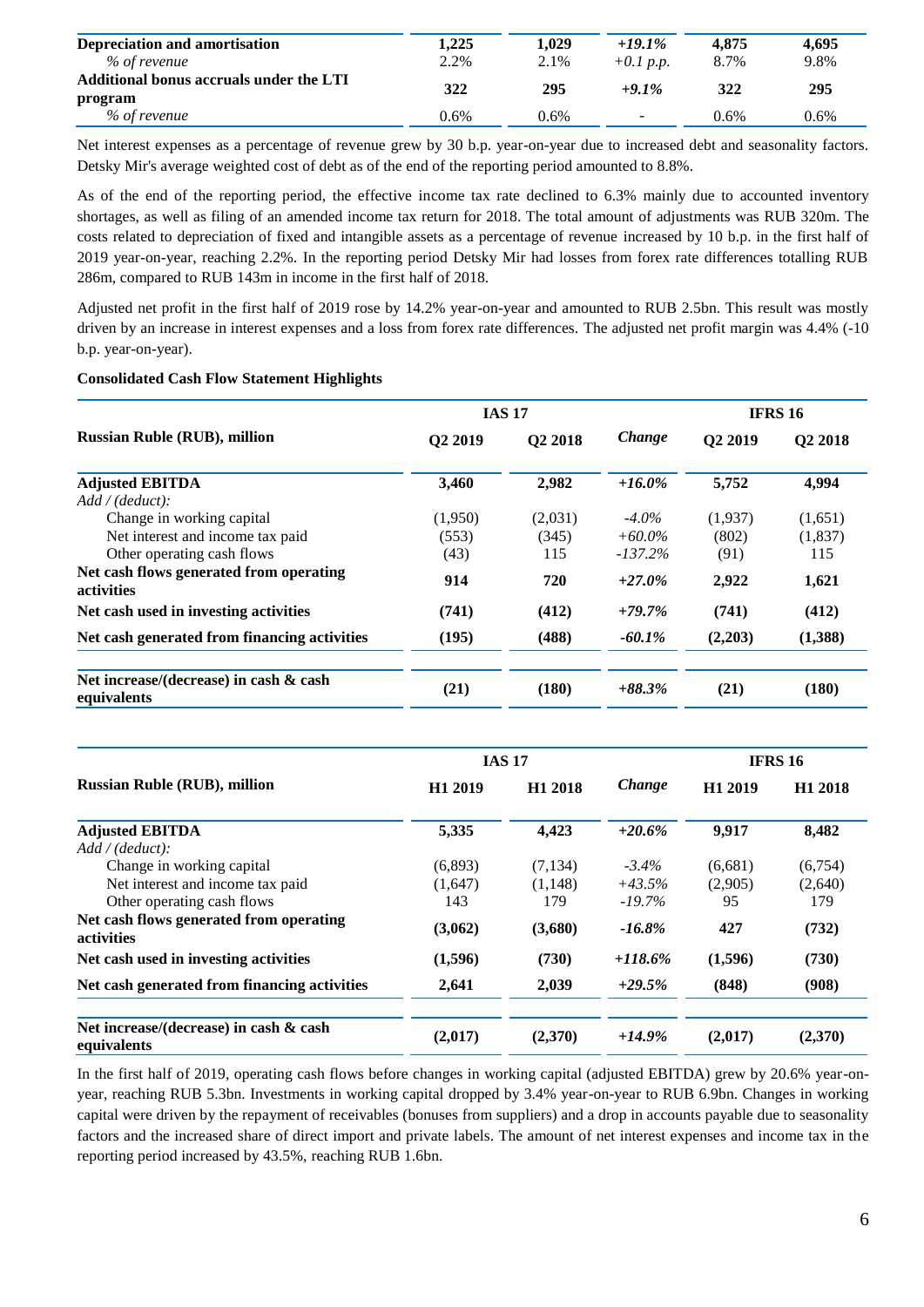As a result, the amount of cash funds used in operating activities totalled RUB 3.1bn in the first half of 2019 compared to RUB 3.7bn in the same period of last year.

The amount of cash funds used to finance investment activities and acquire fixed and intangible assets increased to RUB 1.6bn in the first half of 2019 compared to RUB 730m in the same period of the previous year. The increase in capital expenses was driven by a RUB 306m advance payment (net of VAT) for a property purchased to house the Company's new flagship store in Moscow. Moreover, the Company invested RUB 378m in purchasing equipment for its new distribution centre Bekasovo-2 that was launched at the end of 2018.

Proceeds from financing activities in the reporting period amounted to RUB 2.6bn, versus RUB 2bn in the same period of last year. The growth of this indicator was driven by the drawdown of funds from open credit facilities in order to finance the Company's investment programme.

As of 30 June 2019, Detsky Mir's total debt was RUB 27.5bn, with short-term loans accounting for 78.4%, and long-term loans accounting for 21.6%. The Company's Net Debt amounts to RUB 26.2bn. All of the Company's debt is denominated in roubles. As of 30 June 2019, the Company's available undrawn credit limit with leading Russian and international banks totalled RUB 25.1bn. Net debt/adjusted EBITDA rose to 1.9х, mostly due to investments in the new distribution centre Bekasovo-2 and additional contributions to working capital.

Additional information is available on the Company's website https://ir.detmir.ru/

\*\*\*

## **Conference Call Information**

Detsky Mir's management will host a conference call today at 17:00 (Moscow time) / 15:00 (London time) / 10:00 (New York time) to discuss the Company's H1 2019 unaudited IFRS Financial Results.

The dial-in numbers for the conference call are:

**Russia**  +7 495 646 93 15

**UK** +44 207 194 37 59

**USA** +1 646 722 49 16

**PIN** 227 092 47#

 $\overline{a}$ 

#### **For additional information:**

#### **Nadezhda Kiseleva** Head of Public Relations Office: +7-495-781-08-08, ext. 2041 Cell: +7-985-992-78-57 nkiseleva@detmir.ru

**Sergey Levitskiy** Head of Investor Relations Office: +7-495-781-08-08 ext. 2315 Cell: +7-903-971-43-65 slevitskiy@detmir.ru

**Detsky Mir Group** (MOEX: DSKY) is a multi-format retailer and Russia's largest specialized children's goods retailer. The Group comprises the Detsky Mir retail chain, ELC (Early Learning Centre in Russia) and the ABC retail chains, as well as the Zoozavr pet supplies retail chain. The company operates a network of 688 Detsky Mir stores located in 258 cities in Russia, Kazakhstan and Belarus, as well as 51 ELC and 15 ABC stores as of 30 June 2019. The Zoozavr retail chain comprises six stores. Total selling space was approximately 777,000 square meters.

In accordance with the audited Financial Statements under IFRS, Group revenue amounted to RUB 110.9 bn for FY 2018, adjusted EBITDA totalled RUB 12.7 bn and adjusted profit amounted to RUB 7.2 bn.

Detsky Mir Group's shareholder structure as of the date of this announcement is as follows: PJSC Sistema<sup>14</sup> - 52.10%, Russia-China Investment Fund (RCIF)<sup>15</sup> - 14.03%, other shareholders owning less than 5% of the shares - 33.87%.

*<sup>(13)</sup> Sistema PJSFC is a publicly-traded diversified Russian holding company serving over 150 million customers in the sectors of telecommunications, children's goods retail, paper and packaging, healthcare services, agriculture, high technology, banking, real estate, pharmaceuticals and hospitality.*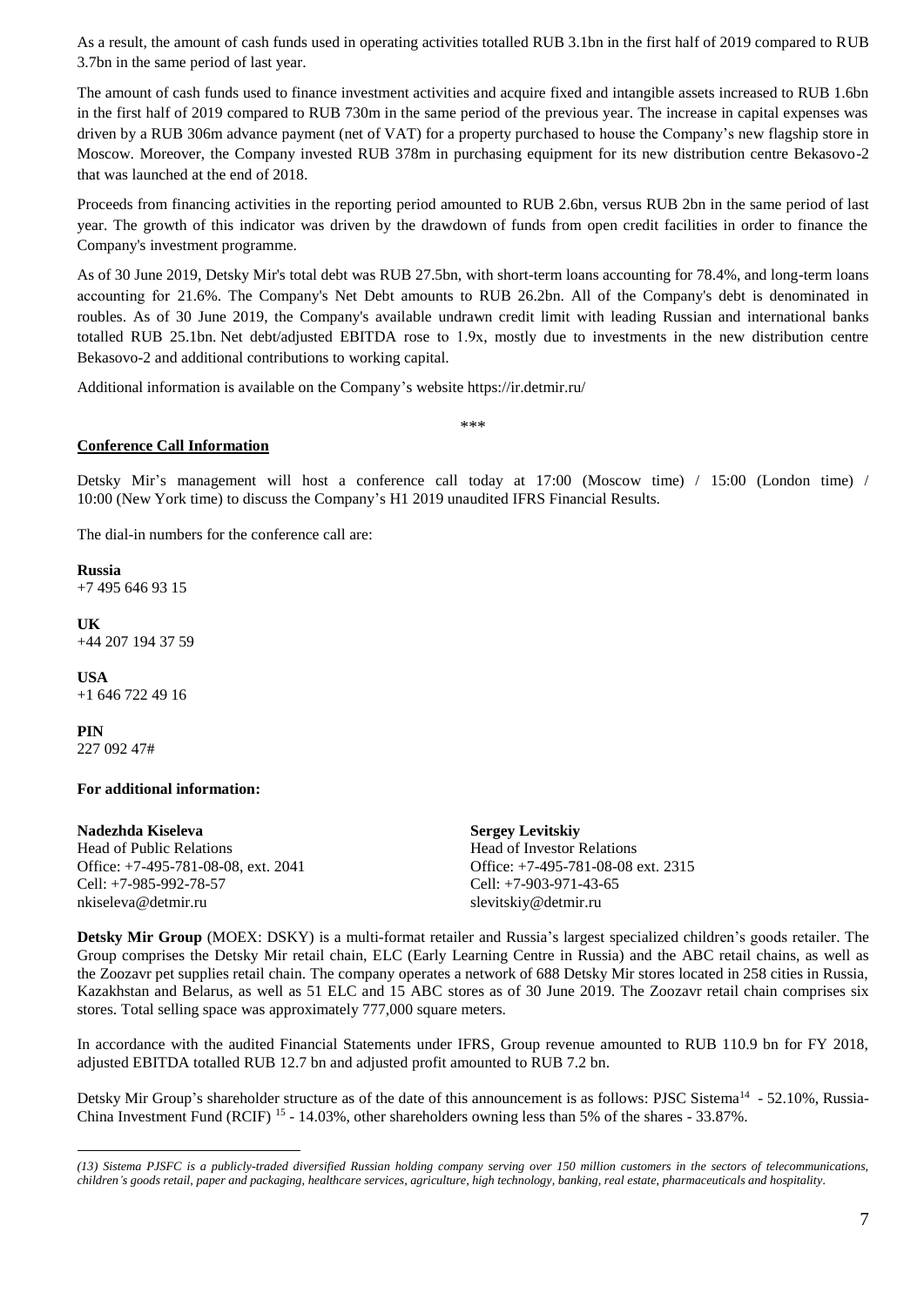#### **Disclaimer**

 $\overline{a}$ 

Some of the information in these materials may contain projections or other forward-looking statements regarding future events or the future financial performance of Detsky Mir. You can identify forward looking statements by terms such as "expect", "believe", "anticipate", "estimate", "intend", "will", "could," "may" or "might" the negative of such terms or other similar expressions. Detsky Mir wishes to caution you that these statements are only predictions and that actual events or results may differ materially. Detsky Mir does not intend to update these statements to reflect events and circumstances occurring after the date hereof or to reflect the occurrence of unanticipated events. Many factors could cause the actual results to differ materially from those contained in projections or forward-looking statements of Detsky Mir, including, among others, general economic conditions, the competitive environment, risks associated with operating in the Russian Federation, rapid technological and market change in the industries Detsky Mir operates in, as well as many other risks specifically related to Detsky Mir and its operations.

*(14) RCIF, an equity fund established by the Russian Direct Investment Fund (RDIF) and China Investment Corporation (CIC), holds its stake in PJSC Detsky Mir through its funds: FLOETTE HOLDINGS LIMITED and EXARZO HOLDINGS LIMITED.*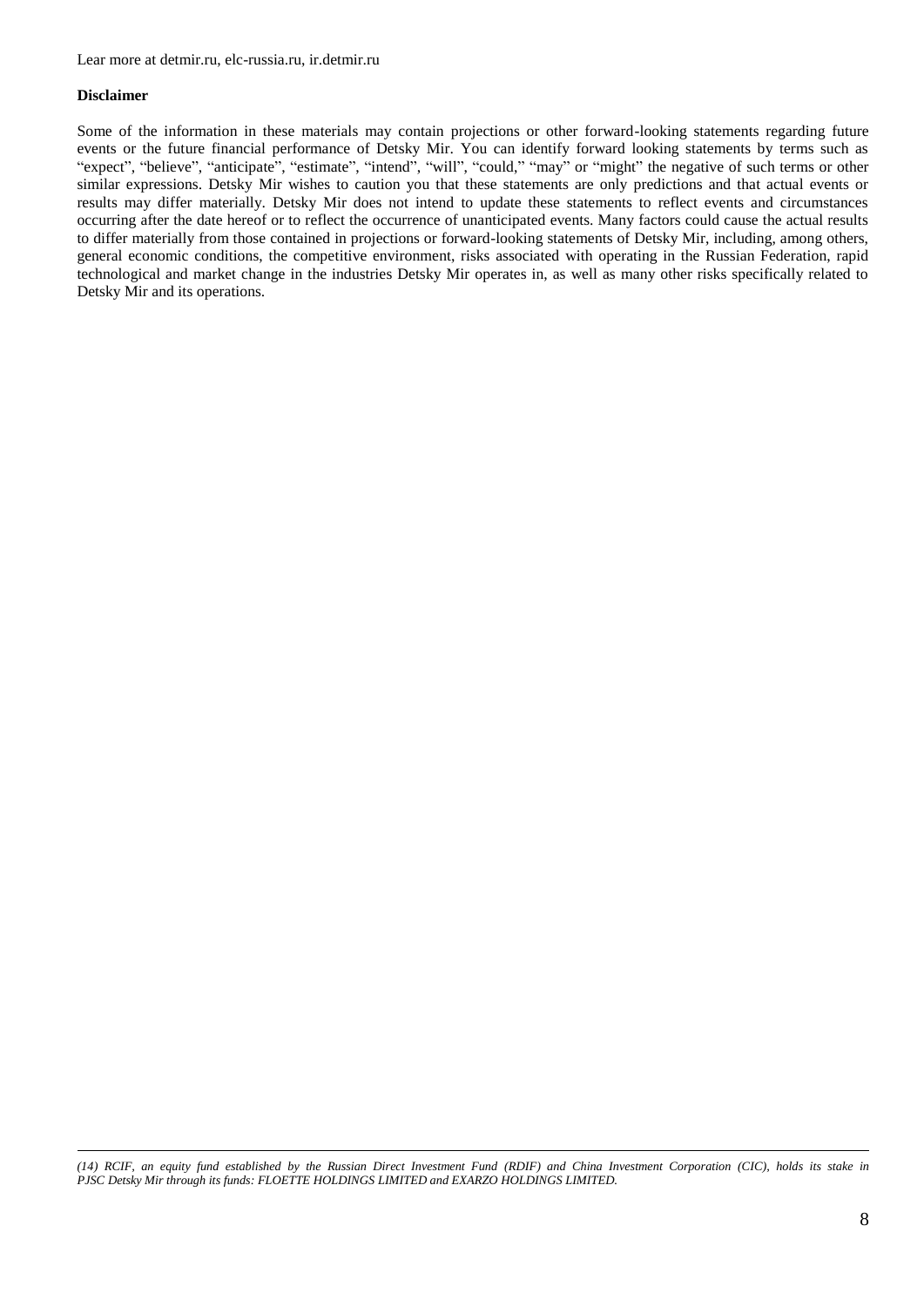## **Attachment A**

*EBITDA* is calculated as profit for the period before income tax expense, foreign exchange loss, finance expense, finance income, depreciation and amortisation, as well as profit from taking control in the subsidiary. *EBITDA margin* is calculated as *EBITDA* for a given period divided by revenue for the same period expressed as a percentage. Our *EBITDA* may not be similar to *EBITDA* measures of other companies; is not a measurement under accounting principles generally accepted under IFRS and should be considered in addition to, but not as a substitute for, the information contained in our consolidated statement of profit and loss. We believe that *EBITDA* provides useful information to investors because it is an indicator of the strength and performance of our ongoing business operations, including our ability to fund discretionary spending such as capital expenditures, acquisitions of businesses and other investments and our ability to incur and service debt. While depreciation and amortization are considered operating costs under IFRS, these expenses primarily represent the non-cash current period allocation of costs associated with long-lived assets acquired or constructed in prior periods. *EBITDA* is commonly used as one of the bases for investors and analysts to evaluate and compare the periodic and future operating performance and value of companies.

*Adjusted EBITDA and Adjusted profit for the period* are used to evaluate the financial performance of the Group. This represents an underlying financial measure adjusted for one-off gains and losses. We believe that adjusted measures provide investors with additional useful information to measure our underlying financial performance, particularly from period to period, because these measures are exclusive of certain one-off gains and losses.

EBITDA and Adjusted EBITDA of the second quarter can be reconciled to our consolidated statements of profit and loss as follows:

|                                                                                                                                                                                         |                          | <b>IAS 17</b>            | <b>IFRS 16</b>           |         |  |
|-----------------------------------------------------------------------------------------------------------------------------------------------------------------------------------------|--------------------------|--------------------------|--------------------------|---------|--|
| <b>RUB</b> mln                                                                                                                                                                          | Q2 2019                  | Q2 2018                  | Q2 2019                  | Q2 2018 |  |
| Profit for the period                                                                                                                                                                   | 1,902                    | 1,574                    | 2,098                    | 799     |  |
| Add / (deduct).                                                                                                                                                                         |                          |                          |                          |         |  |
| Finance income                                                                                                                                                                          | (1)                      | (0.3)                    | (2)                      | (0.3)   |  |
| Finance expense                                                                                                                                                                         | 606                      | 457                      | 855                      | 1,526   |  |
| Profit from taking control in the subsidiary                                                                                                                                            | $\overline{\phantom{a}}$ | $\overline{\phantom{a}}$ | $\overline{\phantom{a}}$ | -       |  |
| Foreign exchange loss                                                                                                                                                                   | 104                      | (130)                    | 104                      | (130)   |  |
| Income tax expense                                                                                                                                                                      | 123                      | 413                      | 172                      | 219     |  |
| Depreciation and amortisation                                                                                                                                                           | 633                      | 521                      | 2,432                    | 2,432   |  |
| <b>EBITDA</b>                                                                                                                                                                           | 3,367                    | 2,834                    | 5659                     | 4,846   |  |
| Reverse effect of:<br>Additional bonus accruals under the LTI program \<br>(Income received from partial termination of<br>employees' right to receive shares under the LTI<br>program) | 93                       | 148                      | 93                       | 148     |  |
| <b>Adjusted EBITDA</b>                                                                                                                                                                  | 3,460                    | 2,982                    | 5,752                    | 4,994   |  |

Adjusted profit for the period of the second quarter can be reconciled to our consolidated statements of profit and loss as follows:

|                                                                                                                                                                                          |                     | <b>IAS 17</b>       | <b>IFRS 16</b>      |                     |  |
|------------------------------------------------------------------------------------------------------------------------------------------------------------------------------------------|---------------------|---------------------|---------------------|---------------------|--|
| <b>RUB</b> mln                                                                                                                                                                           | O <sub>2</sub> 2019 | O <sub>2</sub> 2018 | O <sub>2</sub> 2019 | O <sub>2</sub> 2018 |  |
| Profit for the period                                                                                                                                                                    | 1,902               | 1,574               | 2.098               | 799                 |  |
| Reverse effect of:                                                                                                                                                                       |                     |                     |                     |                     |  |
| Additional bonus accruals under the LTI program<br>(Income received from partial termination of<br>employees' right to receive shares under the LTI<br>program) with related tax effects | 74                  | 118                 | 74                  | 118                 |  |
| Adjusted profit for the period                                                                                                                                                           | 1,976               | 1.692               | 2.173               | 917                 |  |